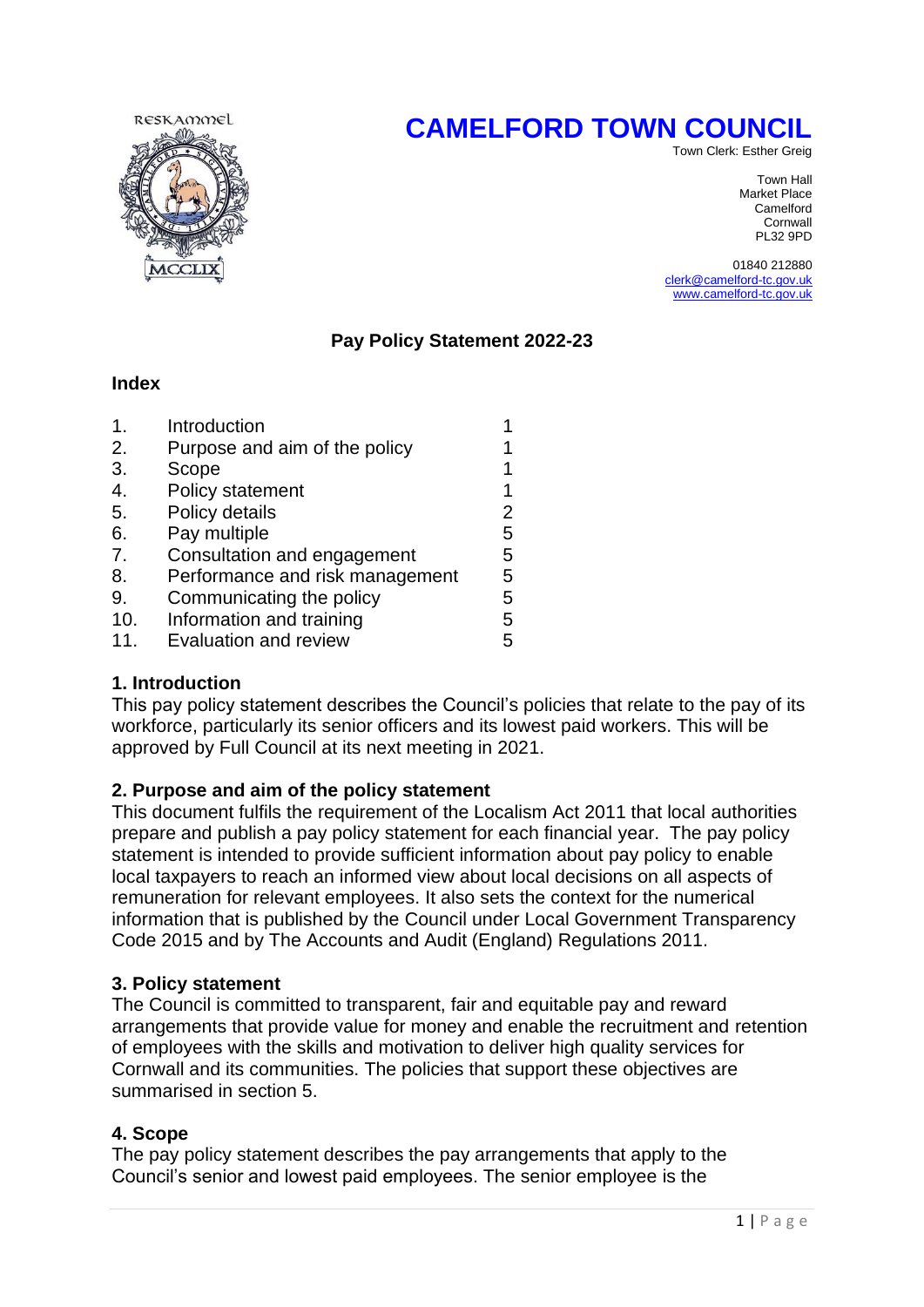Council's Clerk and Responsible Financial Officer. The Council's lowest paid employees are those whose terms and conditions of employment are established by the National Joint Council for Local Government Services and amended through local collective agreements from time to time. The Council's lowest paid employees aged over 25 receive a salary equivalent to the minimum of spinal column point 1 on the National Association of Local Council's pay structure. The Council will honour the Living Wage Foundation Living Wage as its pay structure minimum. This will mean that its lowest paid employees will be paid £9.27 per hour (SCP 1) with effect from 1 July 2017.

# **5. Policy details**

The policies set out below apply to the Council's senior officers and its lowest paid employees unless otherwise stated.

# **5.1 Pay structure**

The Council's pay structure for the relevant employees consists of 8 job roles with salary point and ranges. Grades are allocated to roles through a process of job evaluation which establishes the relative value of different roles. Employees are appointed to the minimum of the salary range for the job unless there is a substantial reason for making an exception, for example to secure the appointment of a candidate of the right calibre.

The Council uses the NALC and SLCC recommended salary scales. In exceptional circumstances, for example for retention reasons, employees may be awarded accelerated salary progression at the discretion of the Council.

The Council's Staffing Committee is responsible for, amongst other things, recommending the remuneration of the Clerk. Further details on the responsibilities of Staffing Committee are set out in its terms of reference which are available on the Council's office.

Where an employee is promoted or regraded to a higher grade, they should receive an immediate pay increase.

The Council has agreed that it will implement the outcome of national pay negotiations on pay and make appropriate adjustments to its pay structure. The Council's pay structure creates the foundation for the relationship between the pay of all the roles within the scope of the pay policy statement.

# **5.2 Job evaluation**

Job evaluation is used to determine the relative value of roles within the Council. Different elements within each role will accrue a number of job evaluation points. The total number of points accrued will determine the relevant grade for each role. The Council uses the National Association of Local Councils (NALC) Scheme and the NJC Green Book.

# **5.3 Market supplements**

In exceptional circumstances, the Council may pay a market supplement in addition to the salary for a role where, in the absence of such a payment, it would not be possible to recruit and retain suitable employees. The value of the market supplement takes into account the labour market pay information for similar jobs. Any market supplements are reviewed on an annual basis and are varied or ceased as necessary according to the labour market evidence for the role in question.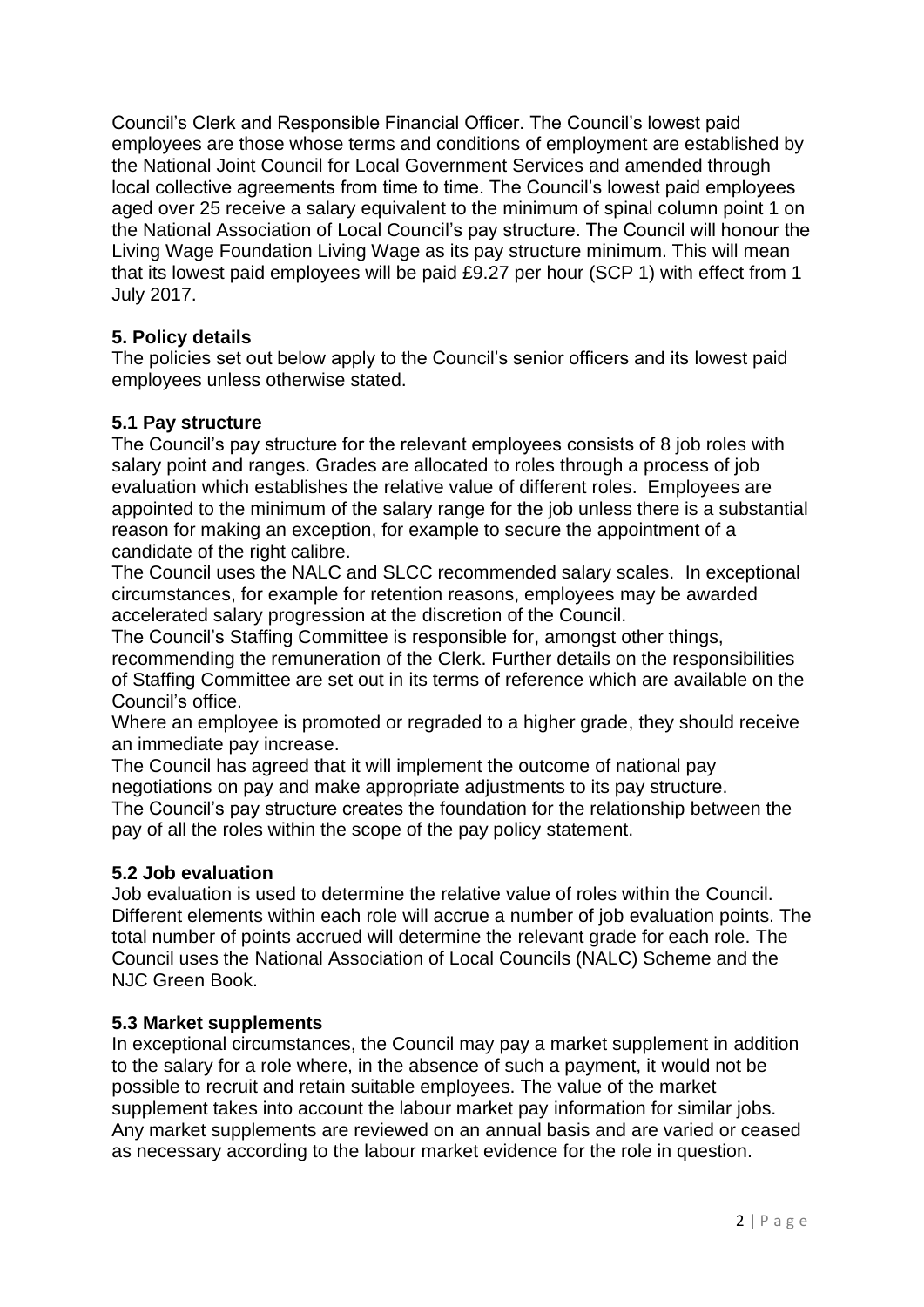# **5.4 Premium payments**

The standard working week for employees within the scope of this policy statement is 37 hours, worked from Monday to Saturday. For some employees who are required to work outside the normal working week, a premium payment may be due. The premium payments which may be payable are set out below.

## **5.4.1 Overtime**

Overtime is time worked beyond the standard (37 hours) or contracted working week. Overtime is only paid in circumstances where it is not practicable to grant compensatory time-off in lieu. All paid overtime is subject to authorisation in advance by the Clerk. Overtime is paid at plain time with the exception of emergency recall to work after 8pm which attracts a 50% plusage + mileage.

## **5.4.2 Work on public holidays**

Work on public holidays is compensated by time-off in lieu.

## **5.5 Allowances**

## **5.5.1 First aid allowances**

Employees designated by the Council as recognised first aiders are entitled to a First Aid payment. An Addition SCP within the salary range is granted to full time employees designated as recognised first aiders provided that they maintain a current First Aid Certificate. In the case of part-time employees, a pro rata payment is made.

## **5.5.2 Professional fees**

The Council pays the professional fees of employees where the Council's Staffing Committee determines that membership of a professional body is essential for the continuous professional development of an employee.

## **5.6 Business travel and expenses**

Where employees are required to travel in the course of their duties, they are expected to determine the most appropriate form of transport taking into account the total cost, travel time and carbon emissions. The cheapest form of transport will normally be chosen unless the travel time is unreasonable. If there are two forms of transport with comparable costs, the transport with the lowest carbon emissions must be selected unless the travel time is unreasonable. If public transport is used, the cheapest travelling fare should be chosen, for example a monthly or annual season ticket. It is the Council's policy not to pay for first class travel.

## **5.6.1 Mileage allowances**

Where employees use their own vehicles for business purposes, the following allowances will apply in each tax year 45p per mile for the first 10,000 miles, 25p per mile for each mile thereafter.

## **5.6.2 Subsistence payments**

Employees may claim reimbursement of reasonable additional expenditure actually incurred whilst they are away from their normal place of work and unable to follow their usual arrangements. Such claims will normally be paid only in circumstances where employees are required to travel out of Cornwall and incur an overnight stay. Where it is agreed that the journey will be made in a single day, claims for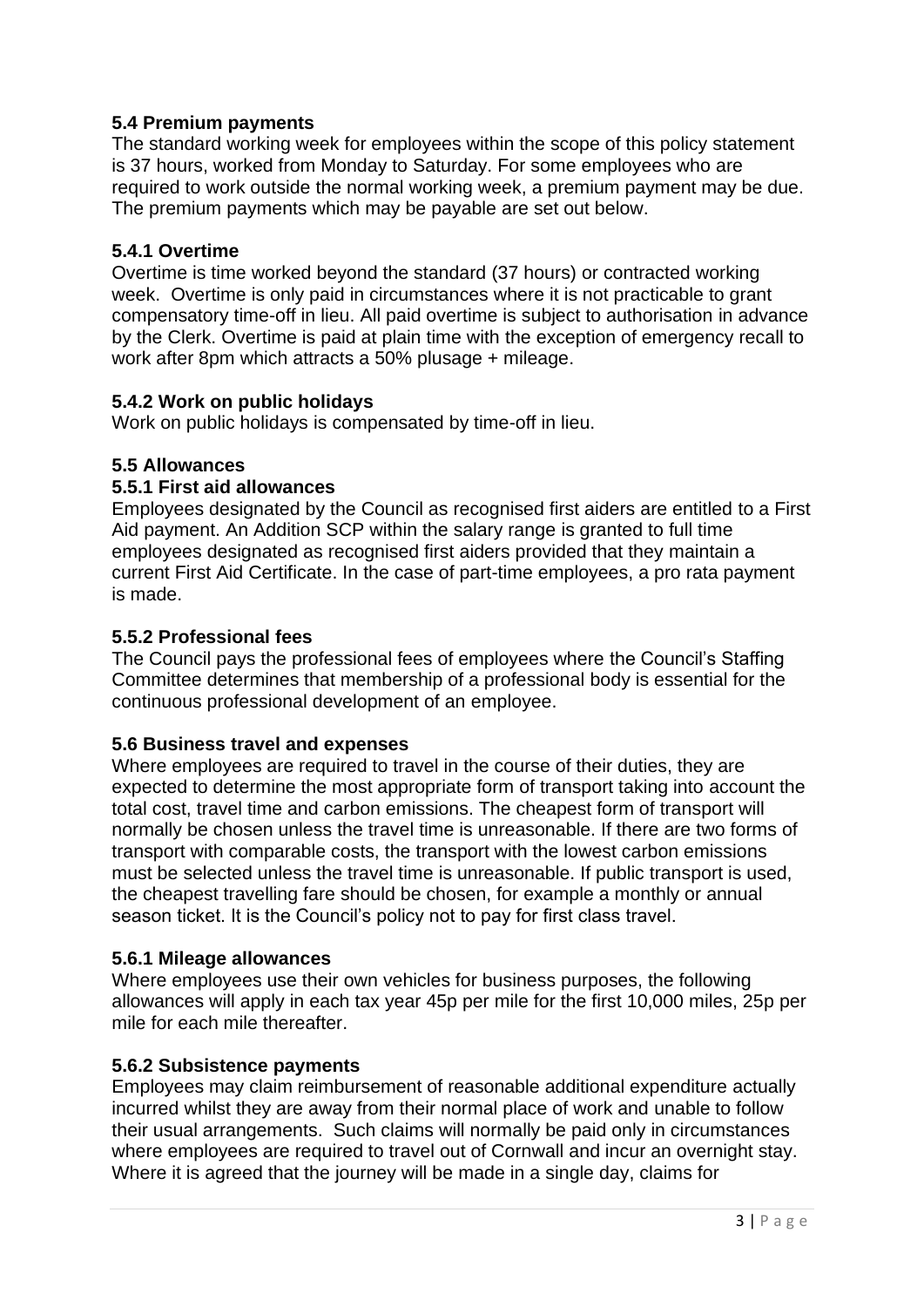reasonable reimbursement for lunch and an evening meal will be considered. Reimbursement of all claims will only be paid on submission of a receipt for the expenditure incurred. All subsistence must be agreed by the Clerk for Staff, and by Full Council for the Clerk.

## **5.7 Pensions**

The Council's policy is not to grant augmented benefits under the Local Government Pension Scheme except where it is essential to do so in order to facilitate a tangible and specific organisational benefit.

The Council's policy is not to contribute to any Shared Cost Additional Voluntary Contribution scheme.

## **5.8 Salary and pension payments**

The Council does not exclude a person in receipt of a pension from another public sector organisation from applying for and being appointed to a job with the Council. The Council's primary concern is to appoint the best person for the job utilising an effective and fair recruitment and selection process. The Council's policy is to disregard any previous public sector retirement income as that is a matter for the relevant public sector pension fund.

## **5.9 Retirement**

## **5.9.1 Early retirement**

The Council's policy is not to allow employees to retire early with an unreduced pension unless a financial saving can be achieved within a period of no more than two years and there is a benefit to the service. However, from 1 April 2014, under the Local Government Pension Scheme Regulations, employees aged 55 or over have the ability to cease employment and draw a reduced pension.

#### **5.9.2 Flexible retirement**

The Council permits flexible retirement only where there is either a financial or operational benefit to the Council and where the employee's reduced level of earnings together with his or her pension does not exceed his or her pre- retirement earnings. In addition, the Council will not waive any actuarial reduction to an employee's pension benefits and any pension costs to the Council must be recovered within a two-year period.

#### **5.10 Sickness**

Employees are entitled to receive an allowance in accordance with the following scale:

During 1st - year of service 1 month's full pay and (after completing 4 months service) 2 months half pay During 2nd - year of service 2 months full pay and 2 months half pay. During 3rd - year of service 4 months full pay and 4 months half pay. During 4th & 5th - year of service 5 months full pay and 5 months half pay. After 5 years' service 6 months full pay and 6 months half pay.

N.B. For the purposes of calculating "half pay, the rate of pay for the agreed salary month will be used.

## **6. Pay Multiple**

The "pay multiple" is defined as the ratio between the highest paid salary and the median full-time equivalent salary of the Council's workforce. The ratio is 1.64:1.